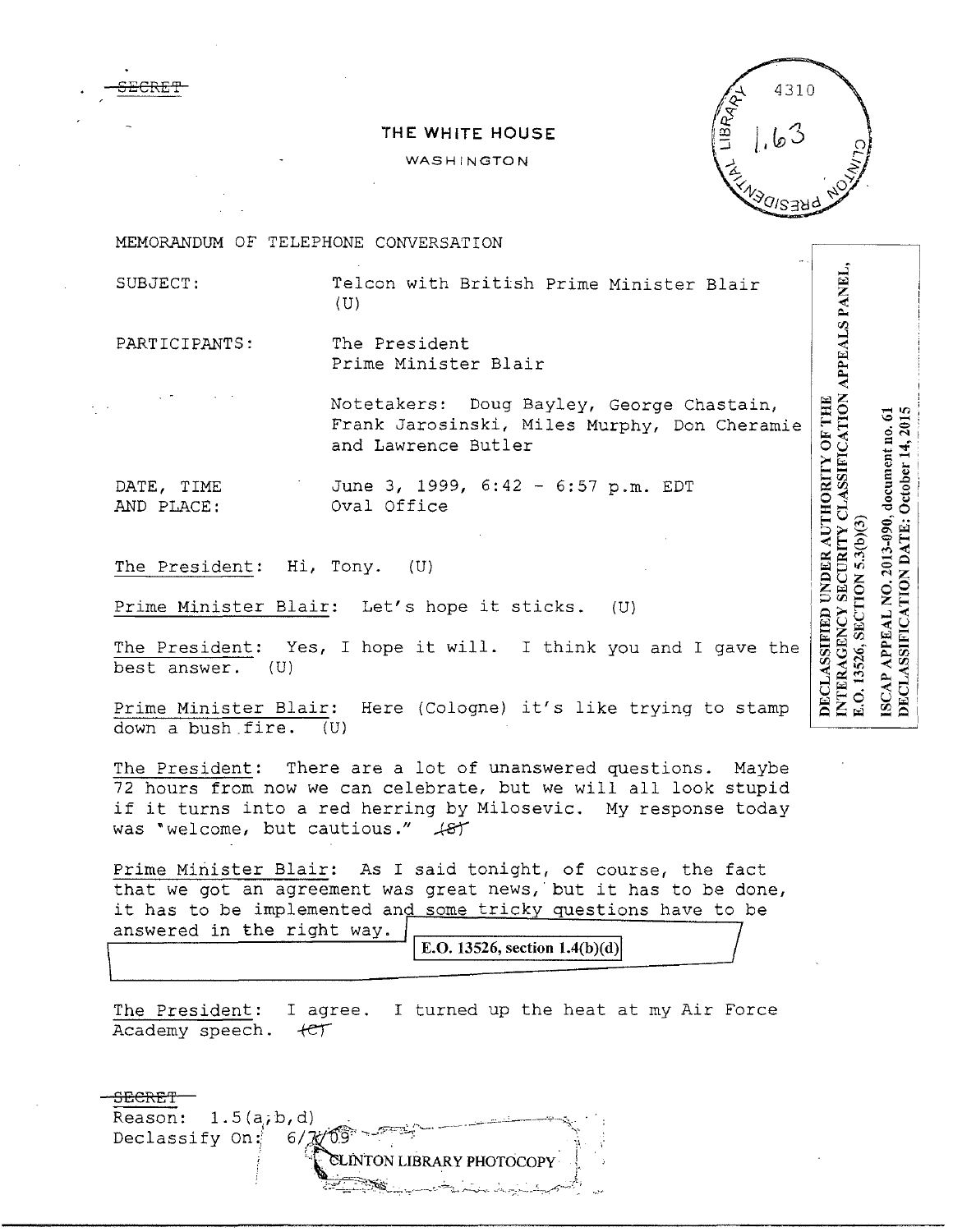$SECREF$  2

Prime Minister Blair: Absolutely, I think its critical what you've been doing.

**E.O.** 13526, section 1.4(b)(d)

The President: We have a new problem, but we should be careful<sup>-</sup> on this line. Sometime in the next 72 hours I need to talk to you about the planning process. Do you think over the next 72 hours we can talk about this? Do you think we could talk secure<br>over the weekend?  $48$ 

Prime Minister Blair: Sure. (U)

The President: Just tell them they can dance around a Maypole -- you'll hold it up for them while they dance.  $\sqrt{e\gamma}$ 

Prime Minister Blair:  $\vert$  B.O. 13526, section 1.4(b)(d)  $\vert$  We should only rejoice when the refugees go home.  $\mathcal{L}$ **E.O. 13526, section 1.4(b)(d)** 

The President: He's been a champ. Chernomyrdin has been good too and for the Russians this is good too. They have come out  $well.$   $+e^{+}$ 

Prime Minister Blair: Yes, I think it is a good thing for Russia. They came out extremely well.  $+e^+$ 

The President: It makes them look like a world leader. They don't want to snatch defeat from the jaws of victory. This should help them with their economic stabilization.

**E.O. 13526, section 1.4(d)** He is getting a lot of

criticism at home.  $\sqrt{c}$ 

Prime Minister Blair: I mostly agree with that. Absolutely right, people tonight are talking far more positively about them and asking what we can do to help the Russians in economic terms. It really changes the atmosphere there, doesn't it?  $\sqrt{\epsilon\tau}$ 

The President: Yes, it certainly does. The other thing that they and the Serbs should think about is that this saves us a hell of a lot of money that can be used on development, the money we would save from putting in a ground force. Also, the main thing we need to do is look like we remain determined. (CY

SECRET

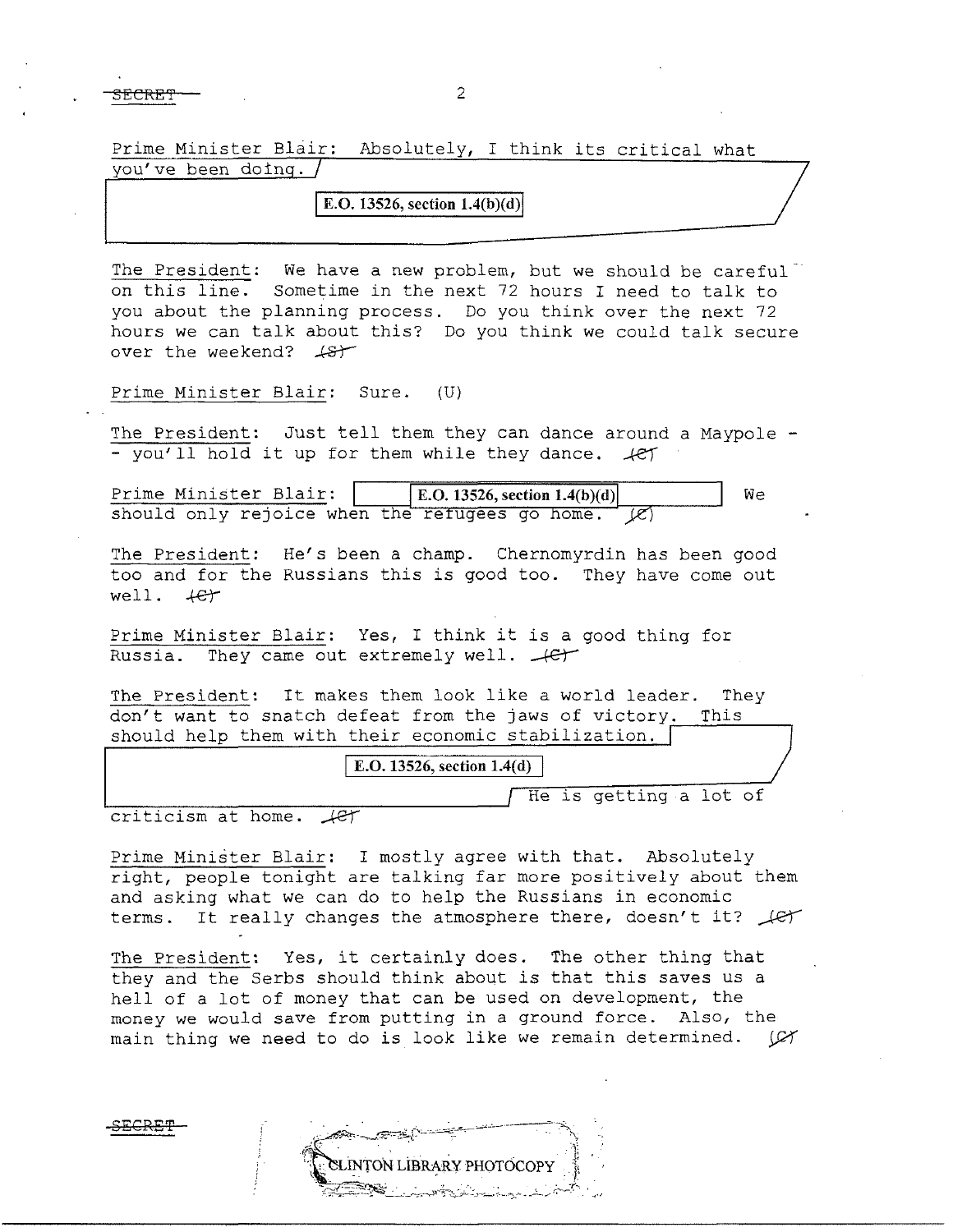$SECREF$  3

 ${\rm s}_{\rm ECREF}$ 

Prime Minister Blair: Absolutely right. I think, as well, that the stronger message is our support for a democratic Serbia.

| E.O. 13526, section $1.4(b)(d)$ |  |  |                                               |  |  |  |  |  |  |                             |  |
|---------------------------------|--|--|-----------------------------------------------|--|--|--|--|--|--|-----------------------------|--|
|                                 |  |  |                                               |  |  |  |  |  |  | I think that is helpful the |  |
|                                 |  |  | more it is emphasized. So there we are, Bill. |  |  |  |  |  |  |                             |  |

The President: Lets try to talk over the weekend about planning. I need to get your thoughts. We need to talk about it and get planning.  $\varnothing$ 

Prime Minister Blair: Yes, several of us made public statements tonight. I've done it too tonight with the CNN people. Without - you and America, this show wouldn't have happened at all. (C)

The President: The main thing we all need is to stay strong. We need to share the responsibility for the credit as well as the blame, and we can all dance if we get it done. I did call Schroeder and make the same argument.  $\cancel{\varepsilon}$ 

Prime Minister Blair: I was having a bit of trouble with it, but I think that we are right on it.  $\ell$ er

The President: I don't want Milosevic to think that we are so hooked on this deal.  $\cancel{C}$ 

Prime Minister Blair: About the success -- I am absolutely delighted, but only when it is complete.

The President: I have made a bunch of deals with this guy over the years. The Dayton Accords is the only one he kept and he kept that because we had bodies on the ground. *+er* 

Prime Minister Blair: We shouldn't forget and people shouldn't forget what this guy has done.

E.O. 13526, section  $1.4(b)(d)$ 

The President: We've got 12,000 troops there now so we can start moving· but then we need a lot of logistics in the move, assuming the agreement works.  $+e^+$ 

Prime Minister Blair: The important thing is to get the NATO military people to start immediate planning to get some verifiers going out. (27

**INTON LIBRARY PHOTOCOPY**